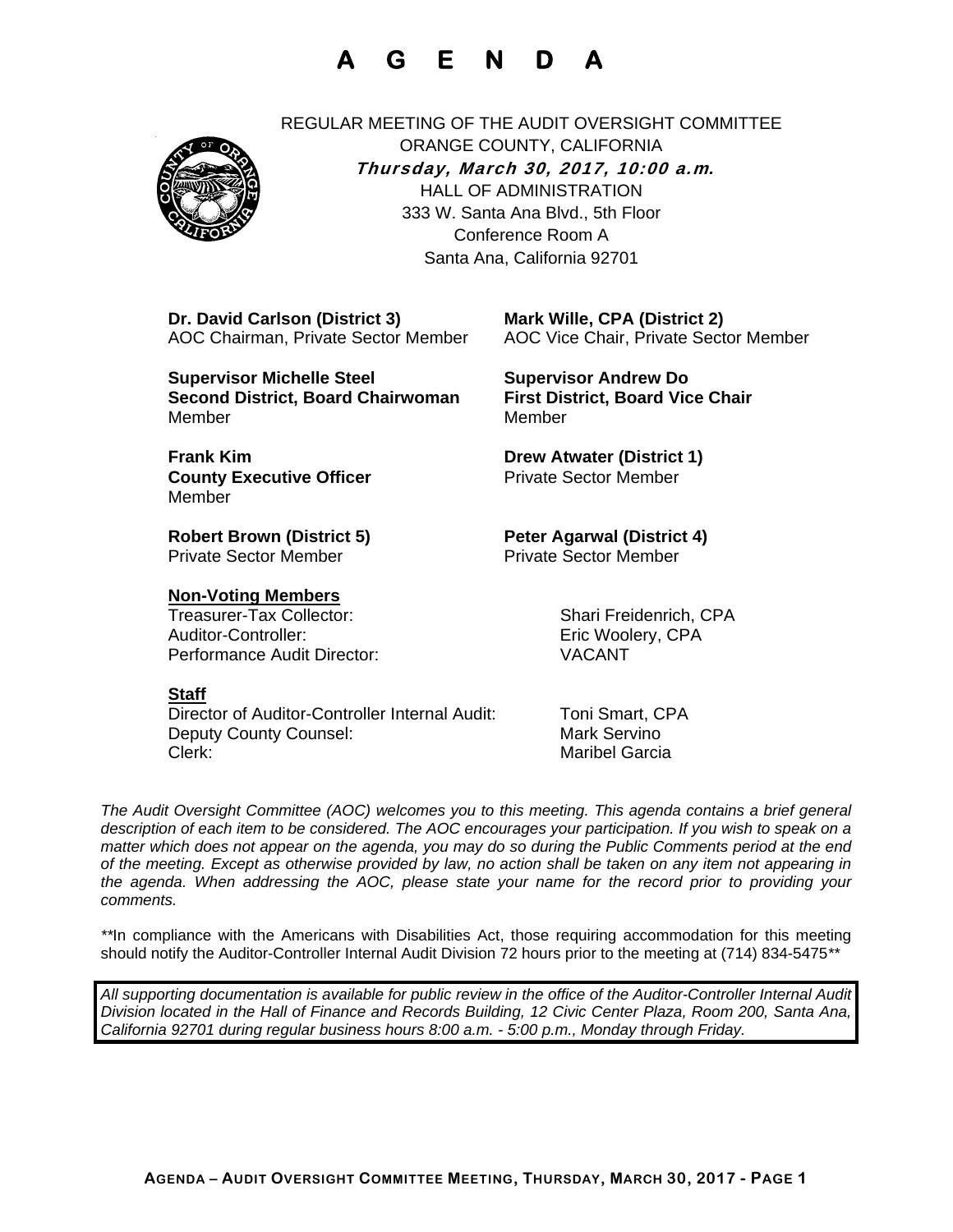# **A G E N D A**

REGULAR MEETING OF THE AUDIT OVERSIGHT COMMITTEE ORANGE COUNTY, CALIFORNIA

### **10:00 A.M.**

- 
- 2. Approve Audit Oversight Committee regular meeting minutes of January 26, 2017
- 3. Receive Oral report on Comprehensive Annual Financial Report; and Required Communications with Those Charged with Governance
- 4. Discuss county-wide Committee of Sponsoring Organizations (COSO) training & partnership with MGO
- 5. Approve AOC Bylaws and direct CEO to present Bylaws to the Board of Supervisors for final approval
- 6. Appoint an Ad Hoc Committee to review AOC Training and Internal **Controls**
- 7. Receive Oral report from Health Care Agency (HCA) on HCA's Compliance Program
- 8. Receive Oral report on status of hiring Director of Performance Audit *Frank Kim*
- 9. Approve Auditor-Controller Internal Audit Division Internal Quality Assurance Self-Assessment as of February 28, 2017
- 10. Approve Information Technology (IT) Audit Risk Assessment Strategy, Methodology and Plan for the development of the IT Audit Plan for FY 2017-18
- 11. Receive oral report on the request for proposals (RFP) for consultant services by a qualified, licensed certified public accounting firm to conduct independent auditing and related services for years ending June 30, 2018, 2019 and 2020 and appoint a subcommittee of AOC members who will comprise the RFP panelists for scoring the submitted proposal

#### **Speaker**

1. Roll Call *Dr. David Carlson AOC Chairman* 

> *Dr. David Carlson AOC Chairman*

*Macias Gini & O'Connell Linda Hurley, CPA, Partner & Claire Moynihan, Auditor-Controller Director of Central Accounting Operations* 

*Toni Smart, CPA Auditor-Controller Director of Internal Audit* 

*Dr. David Carlson AOC Chairman* 

*Dr. David Carlson AOC Chairman* 

*Chi Rajalingam, PH.D., CHC Health Care Agency Chief Compliance Officer* 

*Chief Executive Officer* 

*Toni Smart, CPA Auditor-Controller Director of Internal Audit* 

*Toni Smart, CPA Auditor-Controller Director of Internal Audit & Betty Stallworth Auditor-Controller Senior IT Audit Manager* 

*Claire Moynihan Auditor-Controller Director of Central Accounting Operations*